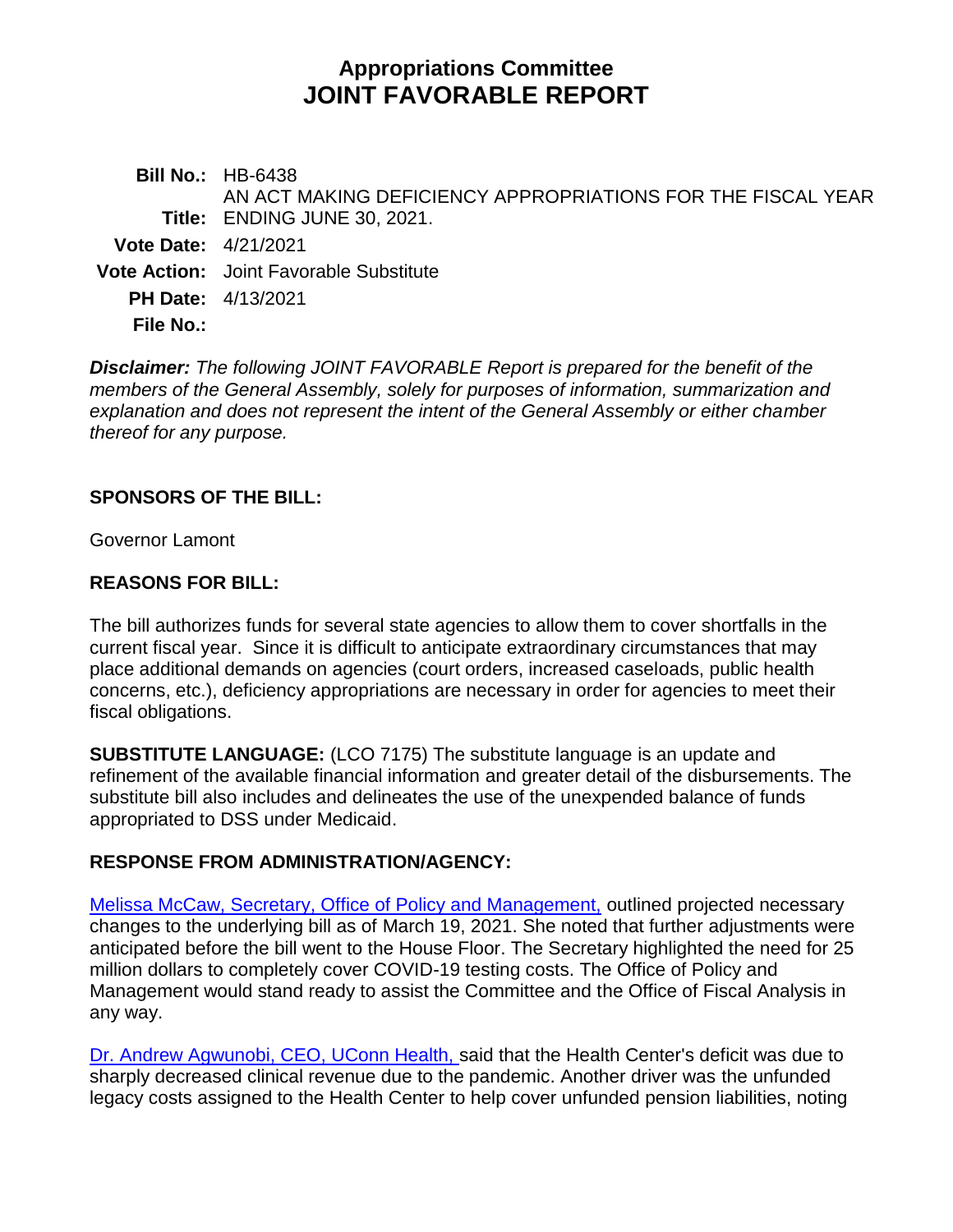that most other agencies did not incur these costs. They requested an additional 22.7 million dollars beyond the 50 million dollars proposed in the bill for this purpose.

[Kevin Lembo, Comptroller, Office of the State Comptroller,](http://cgalites/2021/appdata/tmy/2021HB-06438-R000413-Lembo,%20Kevin,%20Comptroller-Office%20of%20the%20State%20Comptroller-Deficiency%20Appropriations-TMY.PDF) testified for the purpose of putting on the record that, after conversations with OPM, the Office of the Comptroller would not be offering fringe benefit support for appropriations made to the University of Connecticut Health Center.

[Miriam Delphin-Rittmon, Commissioner, Dept. of Mental Health and Addiction Services,](http://cgalites/2021/appdata/tmy/2021HB-06438-R000413-Delphin-Rittmon,%20Miriam,%20Commissioner-Dept.%20of%20Mental%20Health%20and%20Addiction%20Services-TMY.PDF) said that the agency's deficiency was due primarily to increased needs in the Professional Services line item for contracted doctors and nurses and in the Worker's Compensation line item. They would be working closely with OPM to refine the numbers moving forward.

[Dr. James Gill, Chief Medical Examiner,](http://cgalites/2021/appdata/tmy/2021HB-06438-R000413-Gill,%20James,%20Chief%20Medical%20Examiner-OCME-Deficiency%20Appropriations-TMY.PDF) testified that the FY20 budget did not anticipate the increased demands on the office due to the pandemic. The deficiencies appeared in the funds for staffing costs, primarily overtime and shift differential pay.

[David Lehman, Commissioner, Dept. of Economic and Community Development,](http://cgalites/2021/appdata/tmy/2021HB-06438-R000413-Lehman,%20David,%20Commissioner-Dept.%20of%20Economic%20and%20Community%20Development-Deficiency%20Appropriations-TMY.PDF) the deficiency in the agency budget was largely due to a COVID-19 shortfall of revenue in the Capitol Region Development Authority's budget.

[Joseph Geremia, CFO, Capital Region Development Authority,](http://cgalites/2021/appdata/tmy/2021HB-06438-R000413-Geremia,%20Joseph,%20CFO-CRDA-Deficiency%20Appropriations-TMY.PDF) said that CRDA's budget is primarily tied to revenues generated from managing the State's large entertainment and sports venues, including the CT Convention Center, Rentschler Field and the XL Center. Those venues, and their associated parking lots, had been suspended from activity during the pandemic and thus revenue had not been generated. The costs of maintaining those facilities were ongoing.

[David Pajak, Director of Insurance and Risk Management, Dept. of Administrative Services,](http://cgalites/2021/appdata/tmy/2021HB-06438-R000413-Pajak,%20David-DAS-Deficiency%20Appropriations-TMY.PDF) testified that the additional funds from the Special Transportation Fund were needed to support the operations of the State Insurance and Risk Management Board. Mr. Pajak said that unanticipated increases in both rail and bus liability insurance premiums and several large claim settlements that fell beyond the Board's standard projections accounted for the shortfall.

[\Angel Quiros, Commissioner, Dept. of Corrections,](http://cgalites/2021/appdata/tmy/2021HB-06438-R000413-Quiros,%20Angel,%20Commissioner-Dept.%20of%20Corrections-TMY.PDF) said that the Department's deficiencies were experienced in the Personal Services and Inmate Services accounts driven by the continuing needs of the pandemic. Some of the costs had been offset by a surplus in the Pardons and Parole account.

# **NATURE AND SOURCES OF SUPPORT:**

None Expressed

# **NATURE AND SOURCES OF OPPOSITION:**

None Expressed